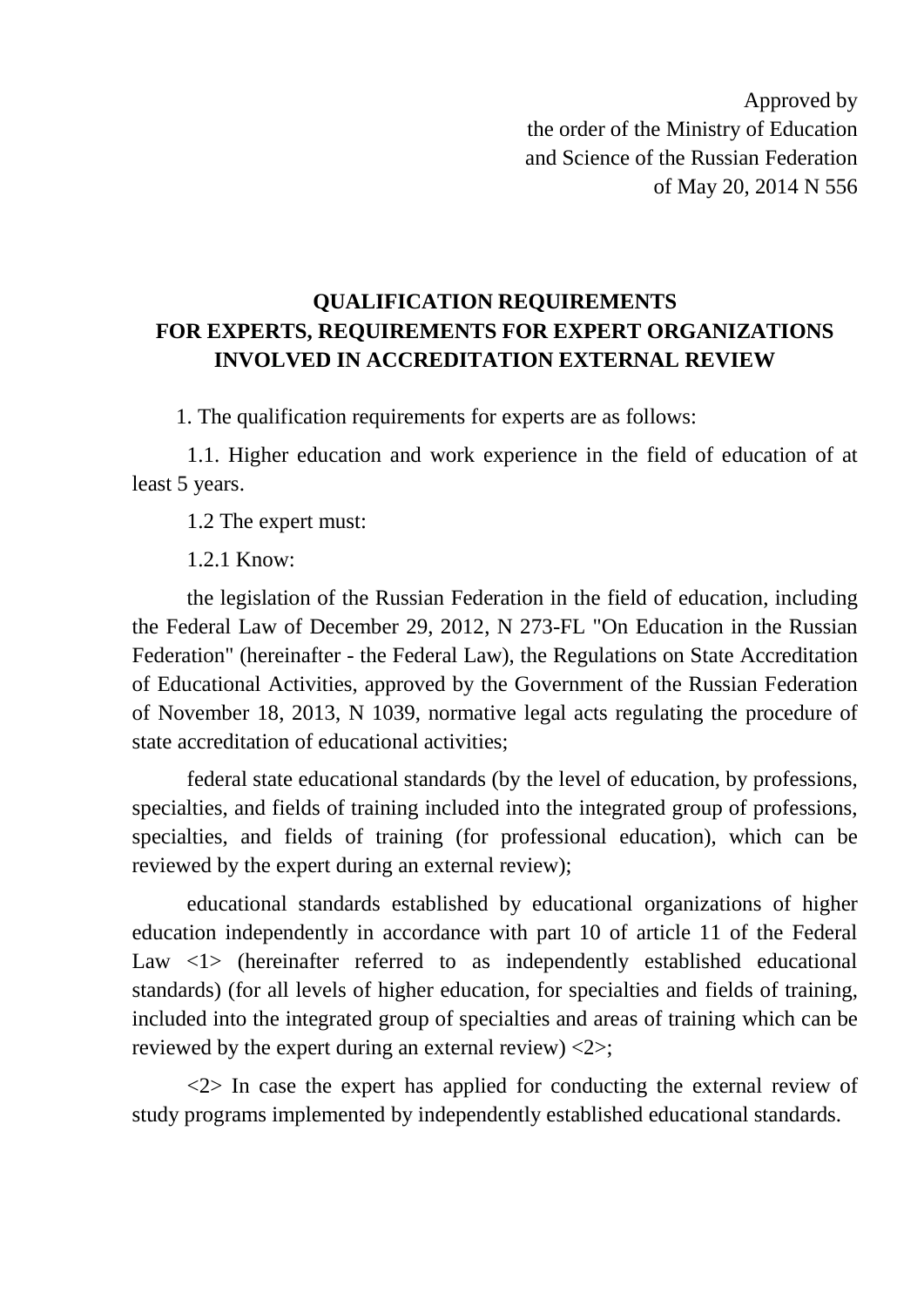the procedure for working with official information, as well as with information constituting a state secret (in case the expert has the admission certificate to work with such information), personal data;

methods and peculiarities of using the network form of implementing study programs, as well as of implementing study programs using e-learning and distance learning technologies.

1.2.2. Have skills to:

search, collect, analyze and systematize the information necessary for the external review;

work with computer and other office equipment, use modern information and telecommunication technologies;

act ethically;

do business correspondence.

1.2.3. Be able to:

while carrying out the external review, interact with other experts – members of the expert panel and (or) representatives of expert organizations (hereinafter referred to as the expert panel), with the federal executive authorities exercising the control and supervision functions in the field of education, or with the executive authorities of the constituent entities of the Russian Federation that exercise the powers transferred in the field of education (hereinafter referred to as the accreditation bodies), an organization carrying out educational activities;

work with normative legal acts and local normative acts containing the norms regulating educational relations;

carry out a review of assessment and methodological materials against the compliance with the federal state educational standards and (or) independently established educational standards;

establish compliance (non-compliance) of the content and quality of students' training in the organization carrying out educational activities in the study programs declared for state accreditation, with the federal state educational standards, as well as in the quality of students' training in the organization carrying out educational activities in the study programs declared for state accreditation, with the independently established educational standards;

analyze information and documents received during the external review;

correctly state and substantiate the conclusions on the external review;